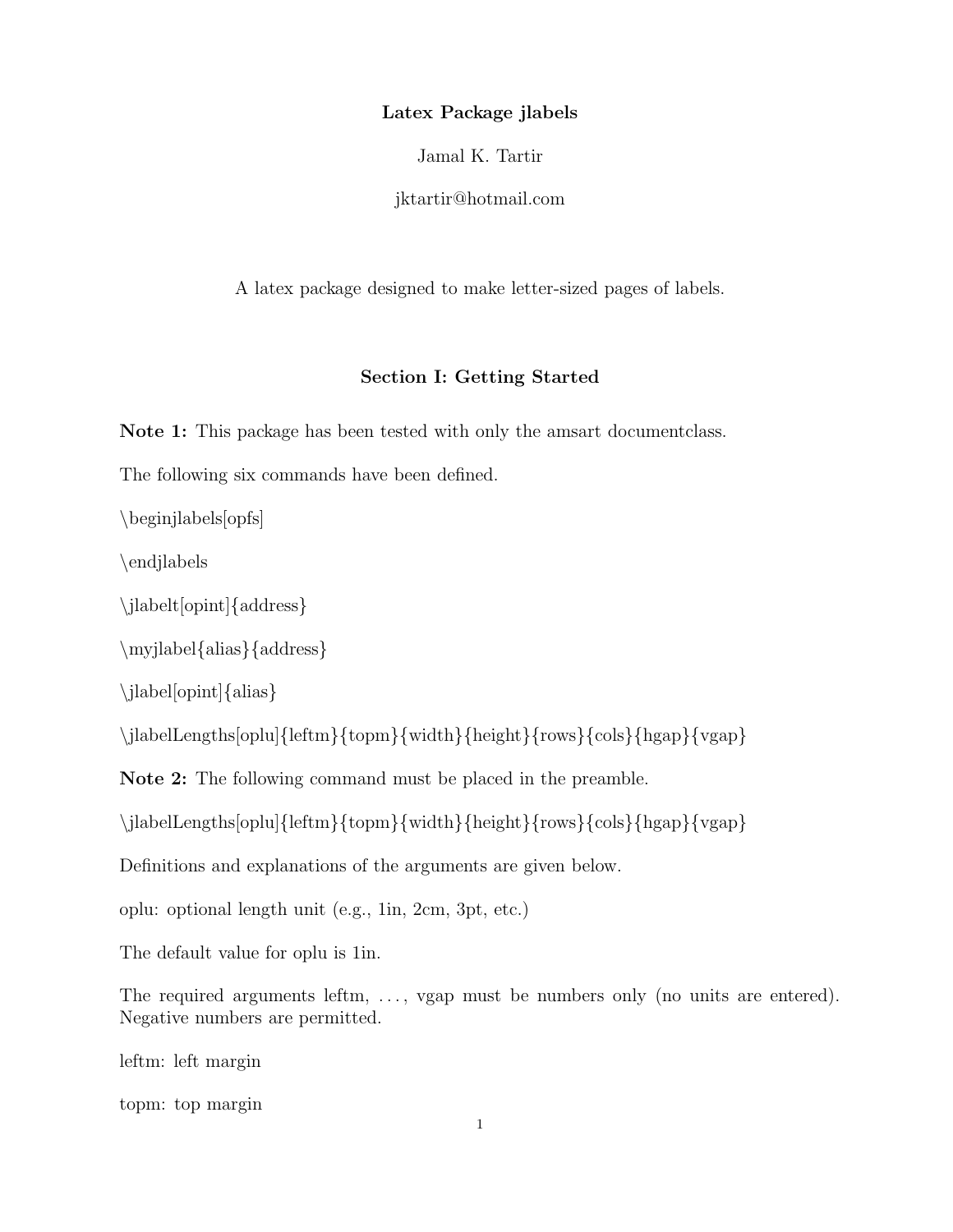width: label width

height: label height

rows: number of rows

cols: number of columns

hgap: horizontal gap (space between columns)

vgap: vertical gap (space between rows)

Example 3: The following commands are equivalent.

\ilabelLengths[1in]{.1875}{.5}{2.625}{1}{10}{3}{.125}{0}

\jlabelLengths{.1875}{.5}{2.625}{1}{10}{3}{.125}{0}

\ilabelLengths[72.27pt]{.1875}{.5}{2.625}{1}{10}{3}{.125}{0}

Note 4: The \jlabelLengths command sets the page layout as necessary. Length commands such as \hoffset, \voffset, \textwidth, \textheight, etc. should not be used.

Tip 5: As a way of keeping notes, several \jlabelLengths commands can be put in the preamble with the unused ones commented out.

Note 6: Labels are created by placing \jlabelt[opint]{Address} commands between \beginjlabels[opfs] and \endjlabels within the body of the document.

The optional argument of the \beginjlabels command determines whether the page is filled by columns (opfs = c) or rows (opfs = r). The default value is c.

The optional argument of the \jlabelt command is the number of times the label is printed and its default value is 1.

|                                 | <b>Example 7:</b> The following sequence of commands placed in the body of the document |                                 |  |
|---------------------------------|-----------------------------------------------------------------------------------------|---------------------------------|--|
| John Smith<br>City, State 12345 | produces the label 123 Main Street three times and the label 321 Main Street once.      | Jane Smith<br>City, State 54321 |  |

\beginjlabels

\ilabelt[3]{John Smith\\123 Main Street\\City, State 12345}

\jlabelt{Jane Smith\\321 Main Street\\City, State 54321}

\endjlabels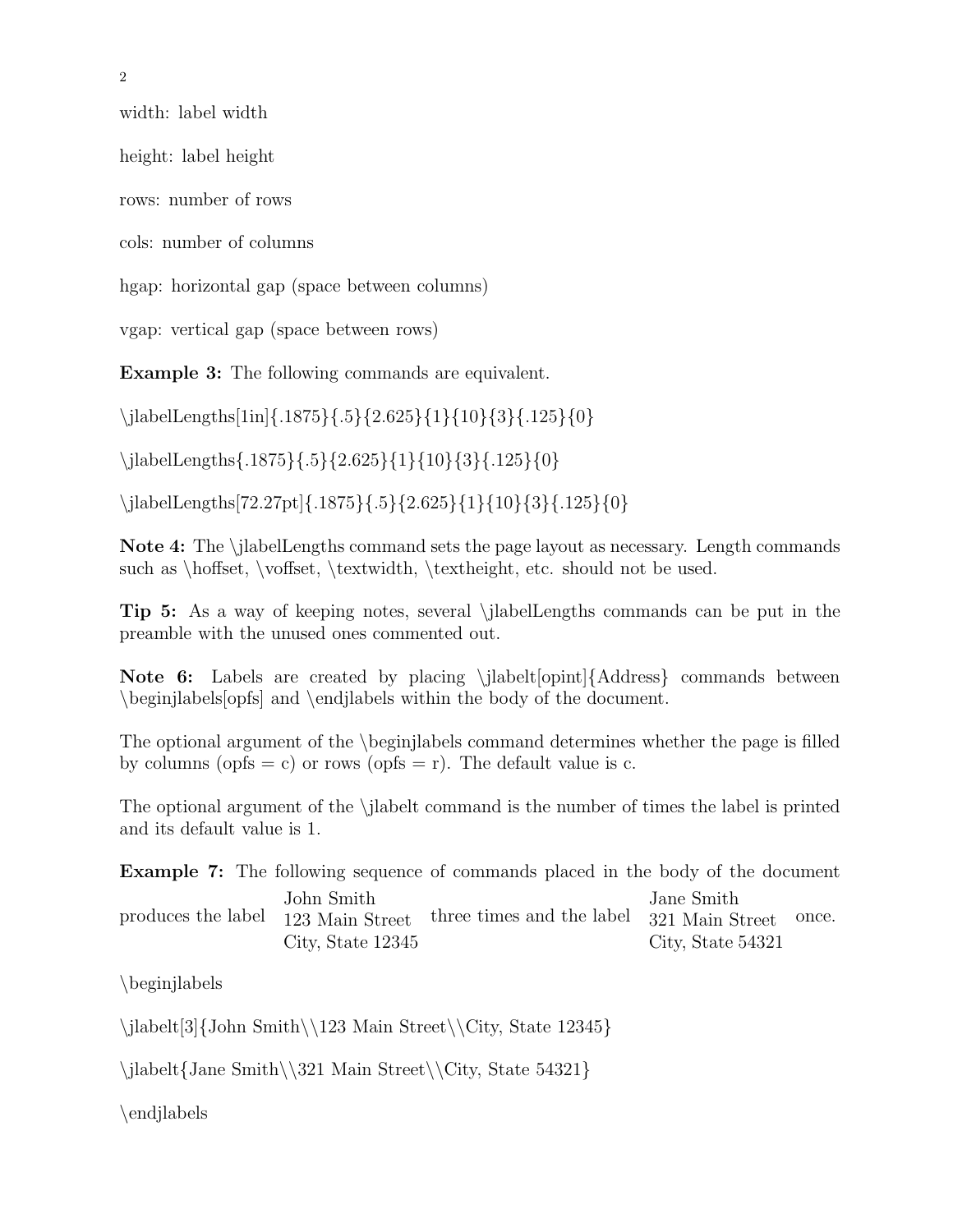Note 8: The command \jlabelt{} creates a blank label.

Example 9: The command \jlabelt[4]{} creates 4 blank labels.

Note 10: The \jlabelt command will create new pages as necessary.

Note 11: The command  $\my|label{1}$  allows  $\label{1}$  allows  $\label{1}$  allows  $\label{1}$  allows  $\label{1}$  allows  $\label{1}$ in place of \jlabelt[opint]{address}.

Note 12: The \myjlabel command should be placed in the preamble (or personal sty file), not within the document environment.

**Example 13:** The command shown below allows  $\label{13}{home}$  to be used in place of \ilabelt[3]{John Smith\\123 Main Street\\City, State 12345}.

\myjlabel{home}{John Smith\\123 Main Street\\City, State 12345}

## Section II: Adjusting Labels

Note 14: By default, the labels are left justified. This can be changed by changing the definition of \jlabeljustify from l to r or c.

**Example 15:** To right justify [center] the labels, place the command  $\def\{ab{\hat{r}}\$  $[\langle det \rangle]$  at the appropriate place in the document.

Note 16: By default, the text of the label is placed in the center of the label. Changing the values of leftm and topm (negative values are allowed) in the \jlabelLengths command will shift all labels in the document.

Note 17: The text of an individual label can be shifted by placing the text in the tabular environment and then using the  $\hbar$ space<sup>\*</sup> and  $\tau$ sisebox commands.

|                                                                                          | John Smith        |
|------------------------------------------------------------------------------------------|-------------------|
| <b>Example 18:</b> The command shown below will move the label $123$ Main Street right 2 |                   |
|                                                                                          | City, State 12345 |

inches and down 1 inch.

```
\jlabelt{%
\hbox{\hbox{base*}}\{4in\}\%\raisebox{-2in}{%
\begin{tabular}{\jlabeljustify}
John Smith\\123 Main Street\\City, State 12345
\end{tabular}}}
```